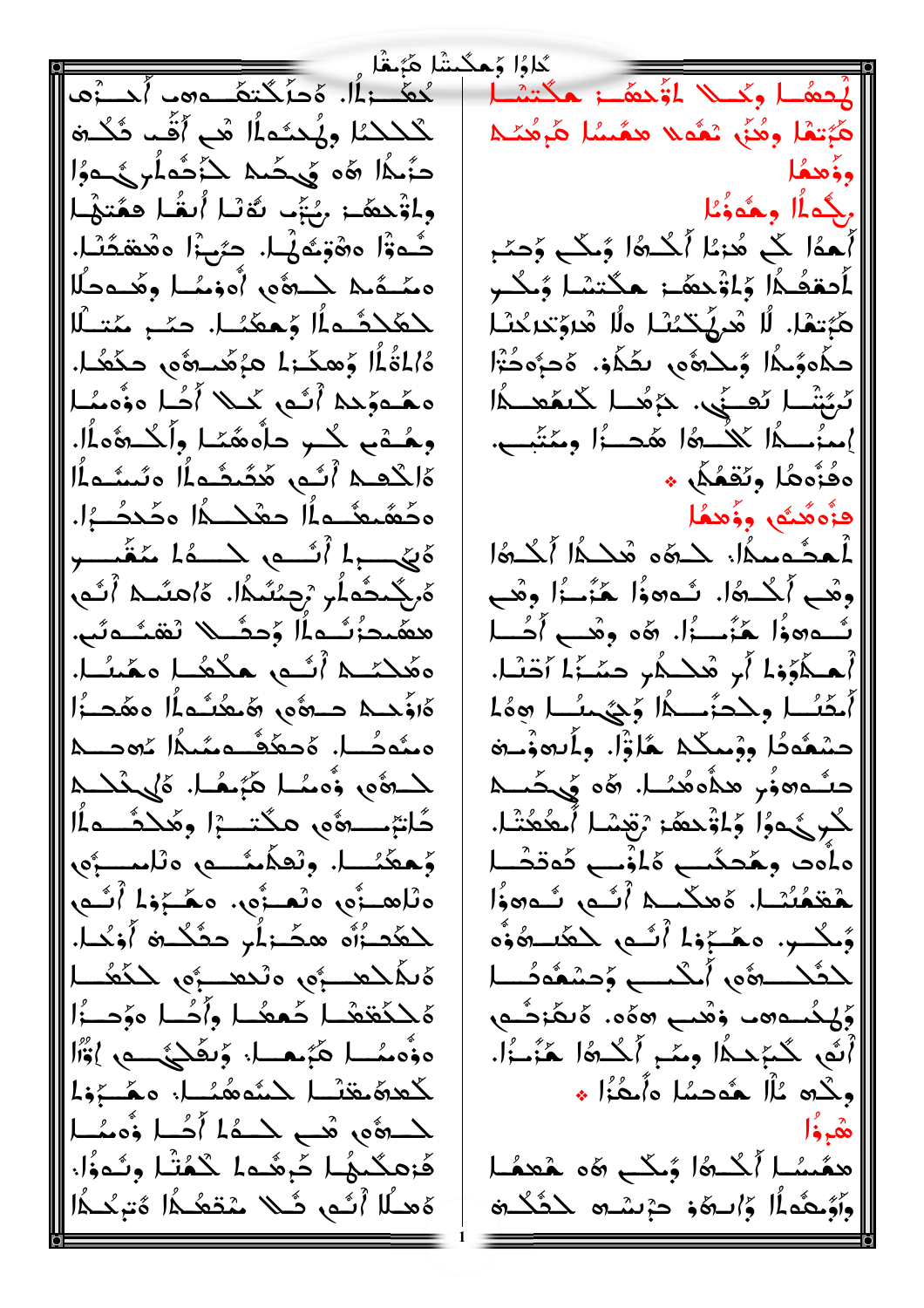كْلُوا وُهِكْتْنَا هَزْتْهَا

ِّدُة<sup>ِ و</sup>َلَّا هَ قُبْضُتَ دُقَةَ لَّا دُهِيَّتَنَكُما. كَج ثَكِسُومِ مَبِٱلۡتَـٰہِ مَٰحِزَىٰبِ مَٰٓكَـٰہِ ا وِشَكْفُلُو. ثُمِ ثَكْسُهِ شُمْلُم مِهَم. كَ هُوَكْكُمْ هُدْيُيَّبٍ. كَمْ هُوُكْ ـَعَـٰٓهُو إِنَّمَـٰهُـٰٓئِـہِ ۞۞ه. كَمْ كَـٰلاً أَقُـٰـہِ ئُــلا أُەتْكَرُبُــ هُـصَكَـــ ‱ه. ضَــ سكُك كُتُبٍ فَيَجْمَعُوهِ لِكَمَّلا هُنْبُ هُعطكُبِ 500. ثُمِ شَهْلاً هُدَىْدَهُر هنُسمفَتهُم لهنُسلاً لمُعنُتمُسِيَ مُهمَّم ههُه. ثَمِ ثَلا هُلا بِكَخُلَمُ مَكْكُمُوهُ لِي مَكْرَضُمِ وَهُوَ. كَمِ ھُكْسے ہوّار ھُكْسے صَّعْسَــداًا مكَحكُب ‰ه. حرْجِئْنَا هُحُـا ضَرِ  $\mathcal{L}$ مُبْ $\mathcal{L}$ و وَوَاَّى  $\mathcal{L}$ ە. كَرِ هُلِّى مَلَّى ئعدمنمعة في مقتد كالمسبح مؤهد حمَّتمكْدًا مْحِيُّى مُحْدِّرٍ خَاهَْدَوْا سكُف وُُمعِيكُنِ. كَتِوُّەھِيْا شَوْيُلا هُدُر. حنَّة في المركبة و محلَّم كَادهَنُه وَمُاهِبٌ هُدْيٌ ﴾ أُهوً حَالًا ۖ وحُــرٍ ۖ لحَمْعُهُ أَلِ هُنَّى لَا حُزُّهِ أُم لَّا حَمْعَهُ مُلْكُمْ وَسَلَّمَ هُدُلا لمُحكُبُر. حَقَمَهُا وِمُمَالًا ملُّے کُتِکُمِر، کُلِمُبِگُلِ مِکْک ىُقْدُلُر ەھُكْب كُلەھْب لُا مىمُتك هَهَ لَاهُم هُبْع لَحْقُوا هُدهَهُكُم ۇمىڭلىك ئىلا. ەَجْھْلە أَيْجْس وْاهِدَاهُ وَسِيلِ حَدِيقَهِ بِمَحْشَاذَا. أَيْ وْسِي هُدِيُّا لِمُحُّا هِفُزُّهِ كُما كَانُا أههّيما أَحفُتهوه صَعفَهُا وصَّافِكا. ثَمِ هُكَكُّلُ هُيمَّىٍ 30% كَمَّى ثَمِ هَكْتَهُمْا لِهُ مِنْهُ مِنْهُمْ مِنْهُ مِنْهُمْ مِنْهُمْ مِنْهُمْ مِنْهُمْ مِنْهُمْ مِنْهُمْ مِنْهِ

هُحشًا لَمُهُم نُلْقِدِهِ وَتَعْلِكُمْ ەئلاھُــە، ەكَــر شكْىـــى ھُةدُنْــا هكتتها مُحْمَده حمَمَده حعُب ههْجا كْكْسْتْهْمْ، وتُسْرُّمْ هَكْسْلَلْ ەكھُىھُــا. 1،25كـــوە ھۇڭـــە هْدْكَهْزُنَّىدًا، ثُم ههَضْتَنَّب رؤْمُثُب ەھَىمْب ، ەَخْرُكْسى ەشقئئىب. ودُونُها أُهدُهُها دُهنُها هُزُمِه هكَللُكب دئَــلا لْمُشَع لْمُوهــتُ;لُمْ. ەھَٰٓدْفُب حْثَــٰه كَعَنْفُب أُەوۡسُـٰا وهَٰلِدُهُ أَرٍ رَبِّ لَحِبَّى خَعفُ شَلا ـأُوهِ: أَا وَّەوَدُهُا. ثُم همَّثْمِ يُ رَّشَا. ضَ هُسَلَـٰعٌـَــ ثَـَــةُ ا ضَـ هُـٰزَه لَيَـــحِ معَیْمةًا. کَم همّشی همّتشا، کَم هنَّىعُبِ هُتِمْا. ثُمِ لُؤْمِ دَهُتِقَا ثُمِ لْجَنَّوْمِــــــــ وْتَـــــــــوْا. كَـــــــر هكْــــــــواكَـبِ ِكَعْمَلُمتَرُنَـــا. كَــــ, هُدهؤَـــــو لِمُمُّقَدًا. ثُم مِكَلِمْهُبِ وَمُلِكَبِ لْمُكَعَمْلُ. ثُم هُدَهُ مِنْ كُلْعَدُهُ عَمْلًا. كَرِ هِمُشْمٍ لِلْمُهُتْلِ كَرِ هُدِهُ بِّ لِكُتِهَا، ثَمِ هَفَلَمْمَبِ هَعَتُنَا، ثَمِ هُمعندُب وُقيْ ا. دُبِ هِهُجزُب مَحْدَّدَاً! وَحَمَّمُـا. ولَّا دُجَـاً!. ضَـ هُدهلُّے دشَکمُر کمُکُتشًا، کُ ٱثَب لمَنتكلُانًا مِنْسَكِسٍ. ضَـَـِ لحدًى الله حسُنُووُه! أُوهةُ!ُ . ضَرِ هُسِقَبٍ شَيْءٌ فَهُضَرًّا وَجُنَّبَ تَحَبُّمُ الْمَسْمَعَ مِنْ مِنْ مِنْ الْمَجْمَعْ ەنُرجَّى وسُتالُّا. ضَر ھڭىم لمشَّلا ∥}نُـم شَـع هُـدةحُـدُب. كُـب هڤىعٌىب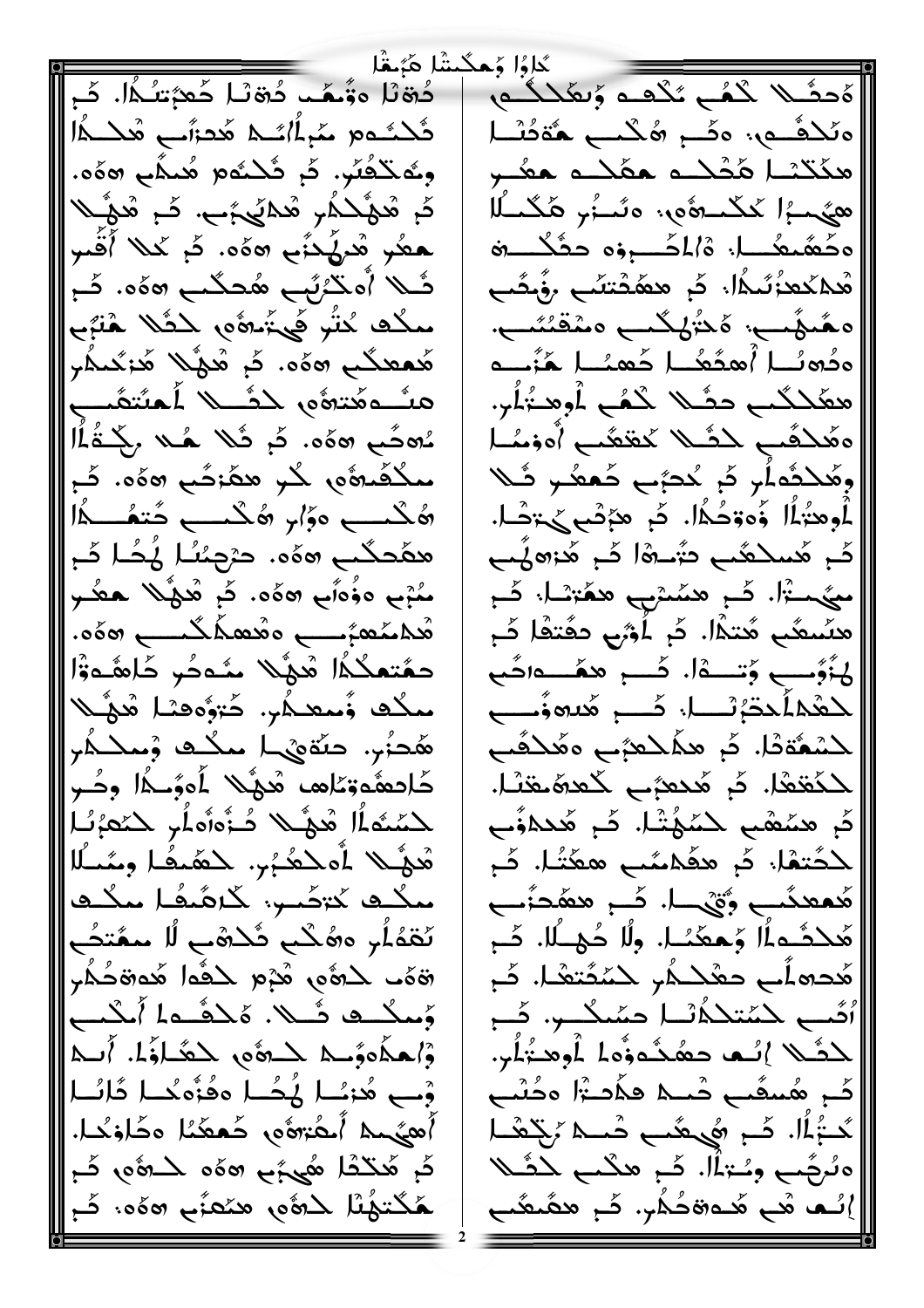كَاوُا وَحكْشًا هَزَنْقًا لَّامِنُوْنَ) حِمْدِهِداً وِوَْهِيمَا. لَّامِيُّزْنَا هُـزُّه أَلا كَــوهُى هَــووَهُــع وهوَه. كُــر حَمَدِهُا وذُهِمُا. هَكْتُمْ إِنُم كَهُلَا وَّمْمَلْكُ لِكُمُوس هَزَهْنُو هَذِهُ مَعْ مَعْهِ مِنْ مَعْ لَمِعْلًا مِنَى. مَ ولًا مِبْا هُو أَمْكُم هُوَدُمْا لِهُمْ هِهَٰزِهُمْ هِوَهِ. كَمِ وَّمَكْهُمْ «ەَهْ هُنُو كُلُّهُمْ هُمْ إِنُـْتْ. مَكْتَعْلَمْ لَهُ مَنْ مَوْمٍ مَوْهِ. وَشَلا كُمْ وْبِي هَقَا ۖ كَنْرْجِئْتُو هُوصَّآا أَنَّف رَصَّاهُ .٥٥٥ مِنْ مِنْ مِنْهُكُمْ لِمَعْهِمْ ِكْمُلُرِ *أَرِ وَّتنُ*رِ لَا مُكْوَّوْتُصْلُ شَكَّا أَبِر وُمَكُّهُمْ شُي هُـزُه أَبِر لَكْتُلا مَمْعِ مَنْدِ جَزْجَلْتُ جَنْدٍ هُجْدَأًا هَهُجَدًّا أَبِ قُمكْسُلُه قَالَكُمْ هَٰكَفَبٍ 200 هَكُم مَمَّةهم. وهُ تَوهُع هَكَنْتُه لِحُكَكَثَمِ الْحَسِيلَ وُسِعَمِ الْمُسَمِلُ ەُاۋْدُلُنْــــا مُبْسى ەْھەَسْىــــ همّههٌم «هُه. حَبْنُتْ كَلا لمُؤْمِرُها لِمُ وَمُوَالِّكُمْ وَمِنْ الْمُسَامِعِينَ مَنْ الْمُسَبَّدِينَ الْمُسَبَّدِينَ هلاًهوَّسب هؤه. للكُمُسَةُ كَسَلا هـزُوُّا وشَمحْفُلِهُ) كُمْتَبِ هْنُــو هزَّمهُنُه أَا هُكِفَبٍ 30%، كَتَمِعْنَا حَامِيّ وَاهُم. وَاهَمْ مِنْ هُنَّ كَــــلا هُشَمتُـــه أَا هفَعَبْـــــ 50%. لمعُنْ المُلا أَحَدُ الْمُحَمَّا وَكُدْبًا أُهْنَى مَّهُتْـا حُدّـەُلُّا وَهمَّرْحُتّـ كُـــر مىڭىك ئقفىگى. ةمىڭىك ئىگىچ هؤه. هَكْخَةِ كَكَلا هُعِكُمْهِكُسُولُ لْمَعمُا كَبِلُنُا وِنَمْنَهُـ: شَـى شَــٰلا وَحْظَتُمِيهُ مِنْهُوْبِ 500. كَيْحَشَّا تَحِبُثَبٍ وَحِكْكُمُ}وُّا وقْبٍ مُنْ ٱتَدُّلْنَا هَكْنُقْطِ كَحِلاً أُهْشُهِ أَلْهِ هَمْسُلٍ لَهُدت مَكْثَا حُتفَا وَاؤُلا حَكْدَحُكُا. وَهُبِ هَلَاهُ وَمَـبٍ هَهُه. هُكْتَنَسُّـا كَــــلا ثُلا مْنْتُنَّع هِمْبْهُــع وذُهُــا شُـعُـا هَقَبْوهُ هَوهُل وأُحجْمِدُل حَيْيِمَب نُثَهرُا. وهُي ثَلا فَسُبّ ونُقصُب وبُلِّ دُقالا كَلا فَلِعْلًا مَكلا هَفْبَوْهِ! رْبُمْدًا. هڤع ثَلا ضَنعُ وهُمْدًا حُمَلا هِمُحِهَْــهِ أَل كَبِ أُنُـــدًا. ۚ هَـحْثَكْـــمِ كَعُمَا وُمكْسٍ. ماأَهِتْ شُكْمَنَى هُنُسٍ هكْسزُهها كْتْلا وُصْتُمْلًا وتُعفَّمْلًا وِٱلۡلَّا لَکَےٖ وِنۡهُـٰٓۃٖ هُـٰہِقَہُٖنَـٰہِ ہُٰۃِنُنَّـٰا ەئۇسىزەلما. ئىب بىشكىز ئىب ەُنغَجْلَا رُجِئْتُو وَنُحَجْ بِتُسُبٍ. وَكُع حنُعْتَه هُــا أَحْدُهُ تُــا رُجْـــاه حَرَّة هُــا رَهُ كُبِي هُدِمًا. كَمَا الْكَعْدُهُا هَاوَهُ مِن وَحَرِجْتُهُ أَلَّا وَحَدْهِ هِمْهُكُما وِكْتِكْب لَّالِكْتَــْمَلِ هُحَـــــلا كَكَفْـَــل هَ/تُــــب أَمعُـــم. حكَــارْٓا هُـٰبَتَــَا حتَجَــوزُه ا كُعِنْ تِمْ. مِحْدَو كُضَرْهُ مِمْدِ لحَدُّثُمُّــا. مَعْهُـــا لِكَنْدُتُنَّــا وَأَوْهَ هُومرُنَّا أُوتِيْكُنَّا. وحامِّيَّةُ ا لحكَمْتْــا. أَهنُــا لحكُمْكْنُــا وكَنْــم رَهُ حِكْثُما أَنْ وَحَرْمِيكِمَا أَيْكِرْهَا. لِلْمِعْرَّبُولِ كَعدَّجةٌا. ممَّثَبٍ هَيسًا مَعكَمًا دحُبُهُ يَـــم أَل أَلْمِيُّرْبِ لِمُدَّكِّـــم أَل وْهِمُنُكُما. لَّامِيُّرْكَ دَهَكَفُتُواْ. حكَّتُۂلُرٖ هُجَنَّتُۂلُرٖ هُبُعفاًا. هنگِــٰۃ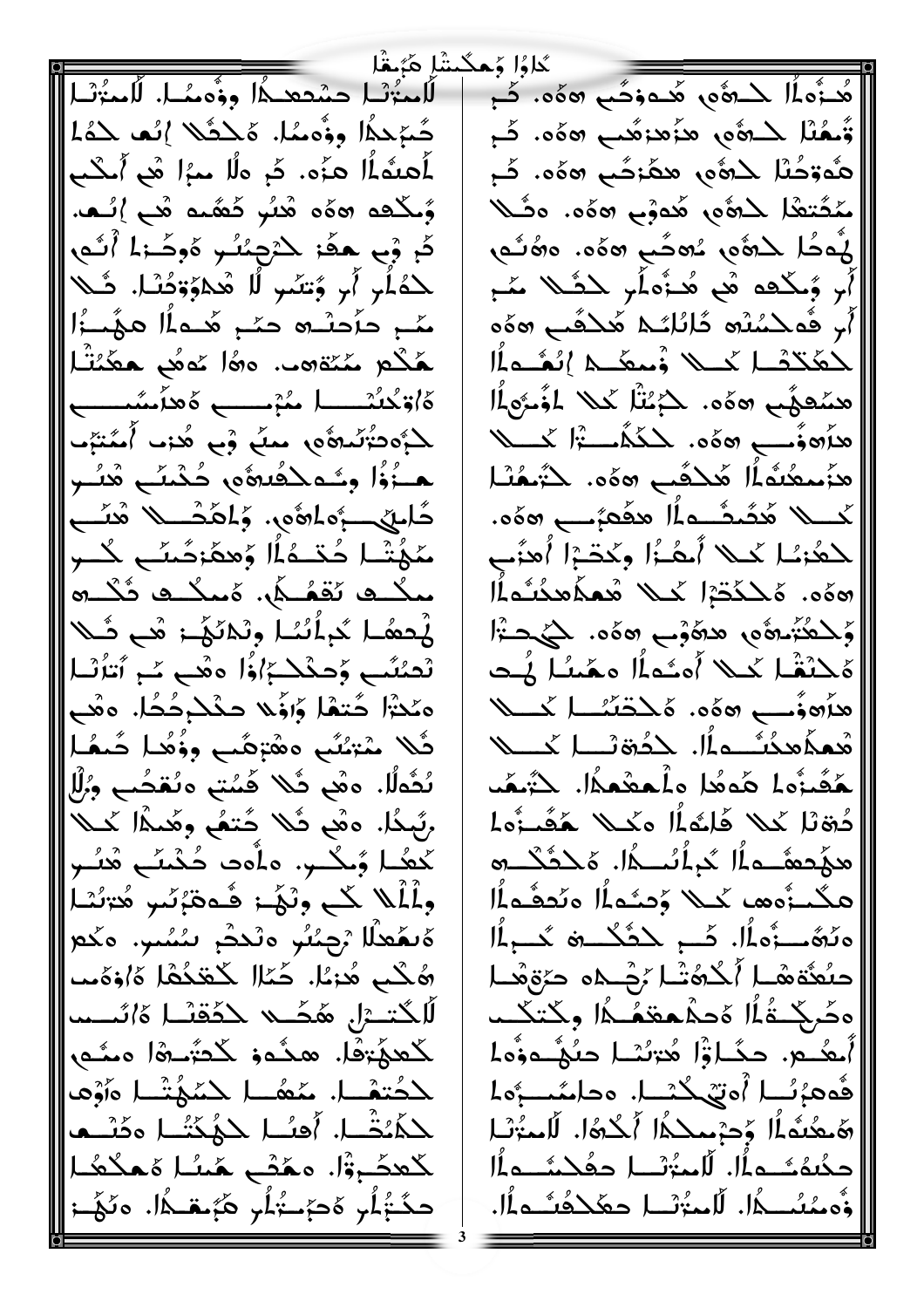كَاوُا وَحكْسْا هَزَىغْا هُمرؤُل لْحُرِ حَدَدَسُا مِحْرِ لِمُوَجَدًا مِحَسَسًا هَكُدُ ا وِلْمِدُ مِمْلًا. 6ه وكَمْقُدْهُــــــز أُملِّكَ مُــــــزُا كْسِكُــەڭ بىلىشقى ئقۇــە وُحنَّتنُهُا. وحُانةٍ نَوْهُ أَيْدُ لَدْنَا لَا إِنَّمَا هَيْ أَا دَأْدَوُماْ وَخَمْكُمْشَدَّا همّكُسمًا هُوهدُا وُحدُوُّا وكَلاوُّحِقَٰ: دُّەدْتُب ھمُقمُعْدُا وهْعِمُا وَآوُحدُّداُ كَهْكْ كَكْتُوْلًا ووْحِسُا وْحِشْةِهْدًا أُه هُنُا هرهً ــزُا وحَكْوْ حمَّــز حَـحَبَّب مَمْبْهَا هِمُمْعَدُواْهِ وِكْحَمْحًا. حُـودُا هُرِهُمُا وِحُلْقُدِهُ; وُحَمَّى هُوَدُمُا ههَٰتَــلًا هُوكْتُــل هُـدـزُ، كَلْحَزُـــدًا. مْدهدْ۞ وأُكُل هفَنُنُا وكَلاَةُدهَــــز ەۋئىمەئى مەئىسى كىدەمقىتىل حدٌككُسًا امْتَنْدِرْ. هُـــزُا هُكُــا ەكھُىعُا وكَلاَةْحقَا ەُقۇب ھكُتسْا كُنْفُ لِإِنْعُدَاْلِ ثَبِي أَ3ْهَدُدَاْلِ وِهُوَّنَـٰا. مَكْلًا هَٰٓ;ُٮـ;ُّا وكُكْۊٛٓجعَهُــ; افْتتَب حكَم كْدە قْعَصْلُولُا وْوْمُنُسْلَال هَٰٓدُهُا حِعۡدُمُا وِحَٰدُوۡٓدِهَٰۥ مَٰٓرٖٛٓقَ ۡصِحِ هُدِيرُوهُ حَكَيْرِيًّا كَحَيْدًا وَوَجِيرَاْ! هَٰاؤُمِهَۢۤا أَوْوُدُلا مَّدَّمَعُـا وِكَلاَۊُكفَت ضَحْبَ حَمْدَا صَدَّاهُ اسْتَرِدَ حِنْصَدُ وأوحُل حُدَّوُا وحُكْمًا وكُلاَوُحْمَدَ تَبْوُّب ھكَبِ هُاهڤَـد كَبْرْهِشُهَاهُ وحُعَكَ ذِلًا هُعِمُهَا ذُكُّهَ وَأَوْجَعُهِ أَل وكَمْوَّدْهُمْ; كُدْتُبُ أَرِبَّــْتَ شُدْهَوْا هَٰٓ;ُمَۢ;ا. شُەھۈُا ھَكَّىُنُا وِكُلاۋْحْقَمَ:

كَثُفَةُ مَنْ مِنْ صَمُّا مِمَّتَكُمُّأَنِّهِ. أَمَثَنُــا وَحَمَّـــرُه أَا نُـْهِـمُّــــهِ لَـُــــــر ـعُدْمَمَا مِأْدَوُنِكَا 1هُـمَا 1هُـدَكَـٰدِكَــحَــ المنكفكون حْمِدُ ا حعكا محكمسًا وأسسُّده حكَّتها حفَكْتــەُٯ ەُھكَئٖتــەُٯ حثَكــە لُحَكِّزِلْمَا. وَكَنْصُمْ لَكُلُّ كَحَكْلِ كَلِّحْمَا لَ هْمِ كَعْتَهْا كُمِلًا كُمْعْدُهِ. هَامِمُتْ كَـــره هيْـــةوْا هُنُوـــرّْا وَحِزُّه مُـــــا نَهِي وَي حَيْ أَو أَنْ وَأَنْ مَنْ وَ حثَكُ فَ كُمَّــزِلًا وُّــب هُمِكْــ 3. ومَمْوَّبِ لِكَسِيرٍ الْمَسْمَدِ ذُكَّبِ وَلَمْ ا وحَاهَّمُهْـــــــــه. أُنــــــــــــــه حَــــــــمِ بِكَتْفَاهُو، مَفْهَا كُبِ هَكْنَتْبَبٍ. أَمَّنُا وكمحدةُ منهُم كُر هُوصُما ەلمُەرَّىمَّا ەلَّاھُەر ەَىدەُمىر ھەمھا هُمُّا هُحثُّلاتُم لِنُلْعُبِ \* وَالْحَذْهُنَّبِ أهدُّه مماُل: لِهِ وَهُم يُدْهَلُ وأَجُلُ مِنْسَاهَ لِمُكْكُمُ الْمَاهَ صَفْ الْمَنْرِ لَّاوْحُـــلا فْتَـْــدًا حَــُّـهِ وَوُّا وَجَهْــدَّةِ. لمسؤه وحُلاَةُ حِفَّ زَكْتِهْا أُسِيَّةٍ لِحَقْمَكَعِنُرِيَّسِـداً. وَحَعِقَبِهِـتَّـواهُو ائه للثَّلُث مْعصلُا ومُكْتَعَكُّوه وكُلْحُدُ لِ هَاهِنُمِ لَلْكُفَّعْتِ لِ لِحَمَّمِعُنَّهُ أَلَّا وَحَاجُلَ وَحَجَزًا وَحِزُّومُمَا |هَبُعْلَ. مَنْجِ أَكْتَرُهُ| هَنُوْجُ| حُدُّدوُ| وثَكْشَى شَتْئُمُلْ. هُجُا وِكْتُ عُلًا \*